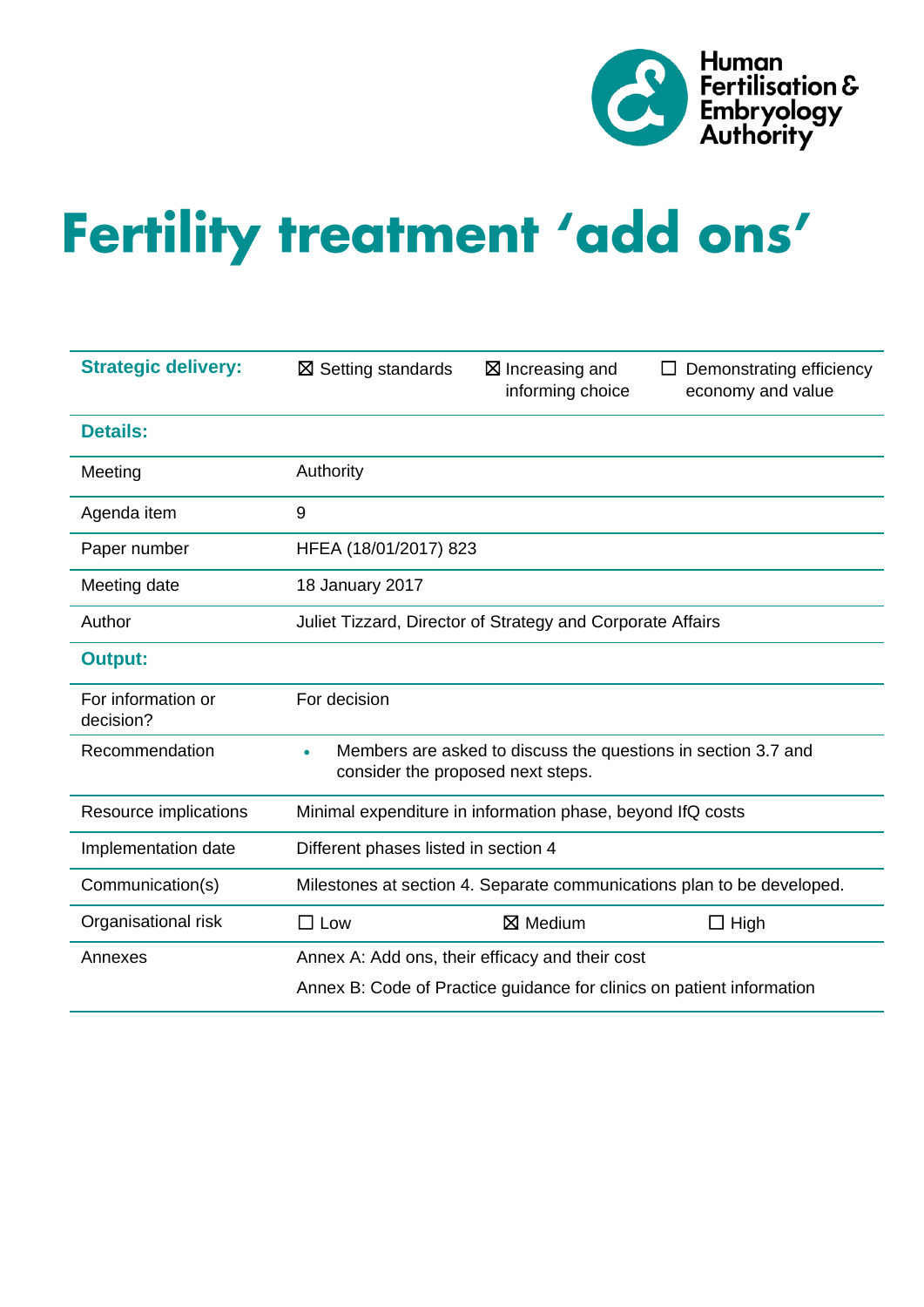#### **Background** 1.

- $1.1.$ As the specialist regulator of fertility treatment, we want patients to have access to high quality care – and that means high quality information and preparation for treatment, as much as it means the treatment itself. This ambition is central both to our 2014-17 strategy and to our strategy for 2017- 2020, endorsed at today's Authority meeting.
- $1.2.$ Patient demand for good information has never been higher, a demand we are meeting through our new website, due to launch in the spring. Patients have expressed a particular desire for information about adjuncts to their fertility treatment, known as 'add ons'. Whilst being open to new treatments, patients have reported feeling confused and overwhelmed by information about add ons; whether they are safe and effective and, therefore, worth paying the additional amount that clinics often charge for them.
- $1.3.$ Many clinics in the UK offer add ons and their use seems to be on the rise. Innovation can of course be a force for good, yet many clinicians and scientists working in or around the field question the evidence for the safety and efficacy of many add ons, arguing that, for most add ons, there is no evidence that they increase the chance of a pregnancy or birth and, for some, there is a concern about the possible side-effects.
- $1.4.$ We have had concerns about the apparent proliferation of fertility treatment add ons for some time. Prompted by concerns and questions raised by patients and with advice from our Scientific and Clinical Advances Advisory Committee (SCAAC), we have produced clear, honest information for patients about add ons; how safe they are, whether they work to increase pregnancy and birth rates, and how much they a likely to cost.
- $1.5.$ In this paper, we set out what add ons are, what work we have done and are planning in this area, and what steps we might take next to encourage a more responsible attitude towards innovation in the sector and improve the situation for people having fertility treatment.

#### $2.$ What do we know?

 $2.1.$ Fertility treatment add ons are additional therapies and techniques which are claimed to increase the chance of pregnancy and birth from IVF or other fertility treatments. Some add ons have been offered for some years while others are more recent developments.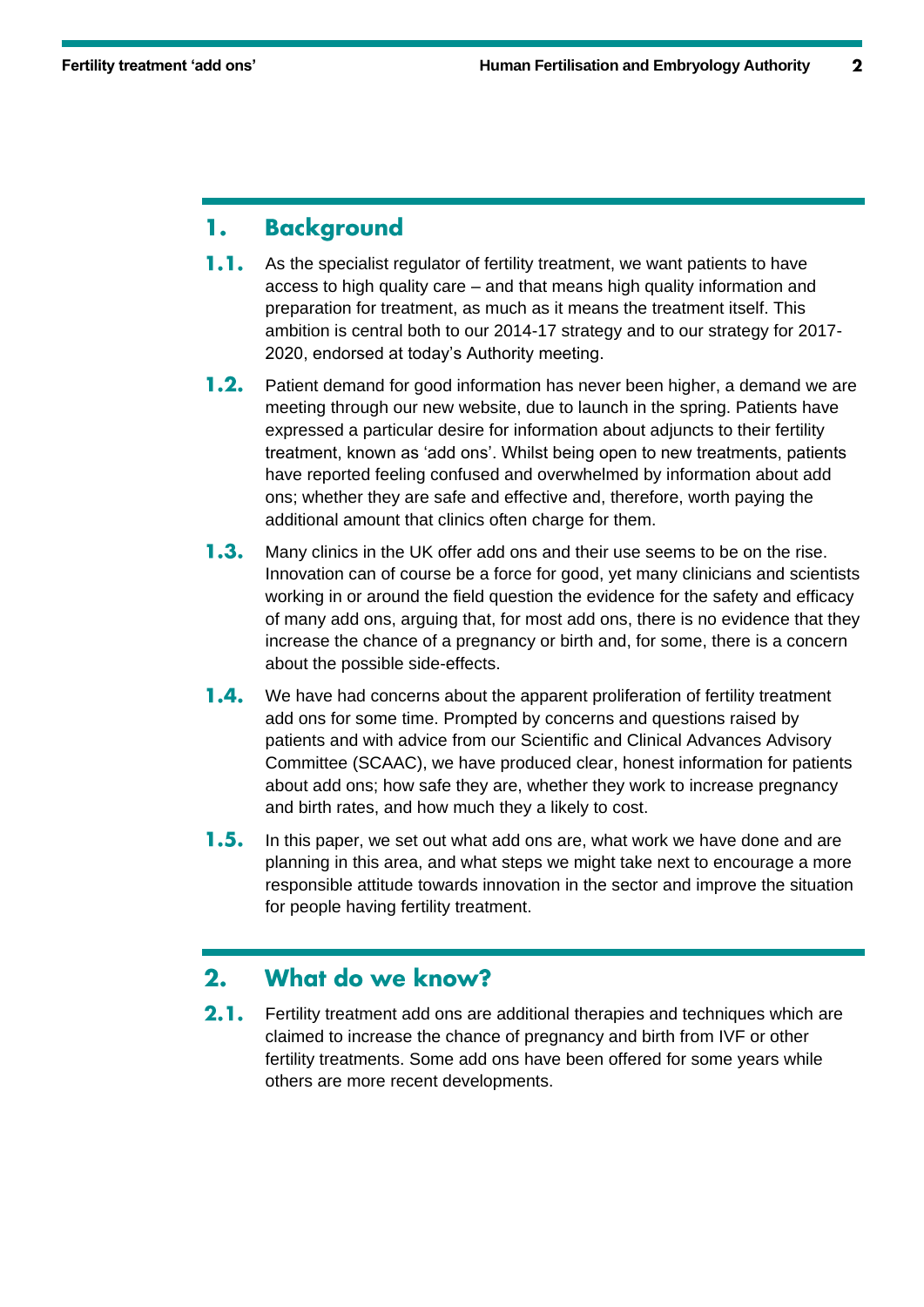$\overline{a}$ 

- $2.2.$ There is some debate about what should be regarded as an add on<sup>1</sup>. However, SCAAC has identified nine add ons as a first batch that patients most need information about (see annex A for an explanation of each one). They fall into four broad categories:
	- Surgical procedures:
		- endometrial scratching
	- Drug therapies:
		- reproductive immunology treatment (steroids, intravenous immunoglobulin, TNF-a blocking agents and intralipid infusions)
	- Embryological techniques:
		- egg activation with calcium ionophore
		- intrauterine culture
		- embryo glue
		- elective freeze-all
		- assisted hatching
		- preimplantation genetic screening
	- Laboratory equipment:
		- time-lapse imaging
- $2.3.$ Our own review of clinic websites carried out in August 2016<sup>2</sup> found that:
	- 70% of all licensed clinics offer at least one add on
	- patients are more likely to be offered an add on at a London clinic than elsewhere in the UK
	- some clinics offer add ons free of change, but most are offered at additional cost
	- prices for the same add ons vary enormously from one clinic to the next
	- there is also variation in the information offered to patients about add ons, with some clinics being less open than others about the lack of evidence of effectiveness. This is something that was backed up by a recent study in the BMJ.
- $2.4.$ SCAAC has reviewed the scientific literature on these add ons and discussed patient information for the new website at its February and June 2016 meetings. The committee has developed a traffic light rating to show clearly how strong the evidence of efficacy is and this rating is being independently

<sup>1</sup> A recent paper in the BMJ looked at claims on clinics' websites regarding 41 fertility interventions in addition to IVF and ICSI. There has been some debate about whether these interventions are all add ons, given they include established procedures such as sperm freezing and frozen embryo transfer

 $2$  We searched the websites of the 125 centres which were licensed at that time for 10 treatment add ons (this included DNA fragmentation, which is not one of the nine add ons about which we will have information on the first iteration of the new HFEA website). Of those, 87 clinics offered at least one of the 10 add ons.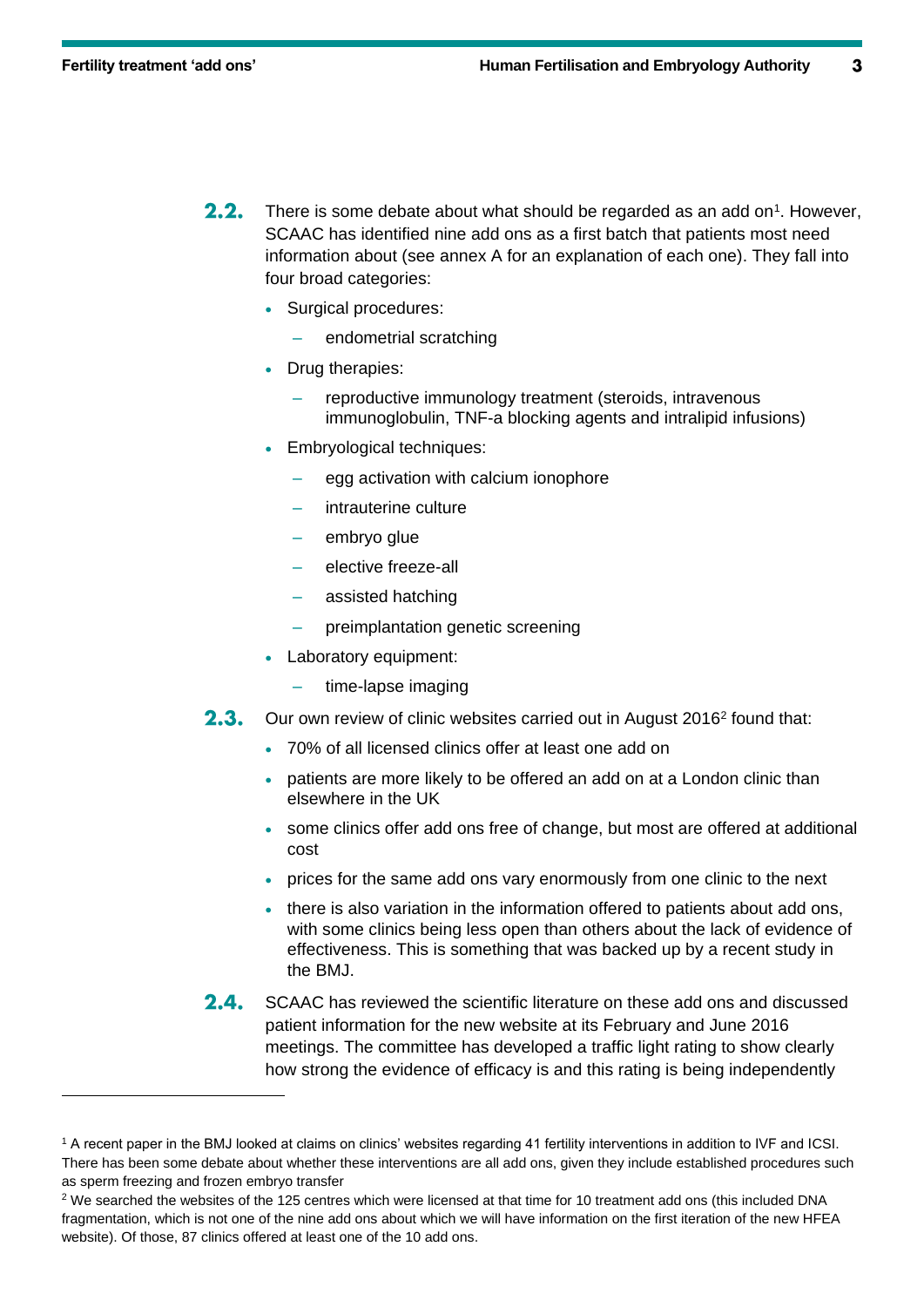validated at the moment. Only one add on currently has a green rating (ie, that there is good evidence of that it improves success rates).

 $2.5.$ We have lots of feedback from patients about treatment add ons over the past few years, some in the context of our strategy and some around information for the new website. Our most recent survey of patients, regarding priorities for the 2017-2020 strategy, elicited the following comments from current or former patients about why they thought clarity about the evidence for (or against) the effectiveness of different treatments and treatment add ons was important:

'Clarity about different add on treatments. At the clinic I've had treatment at, even the staff have vastly differing opinions about what I should and shouldn't bother having done which is frustrating.'

'More information about add ons and the science behind them.'

'I would like to see add ons and their effectiveness clearly explained.'

'Openness and honesty about effectiveness of add-ons.'

- $2.6.$ A recent episode of the BBC's Panorama programme covered the issue of treatment add ons, focussing on reproductive immunology, PGS and timelapse imaging. The programme has variously been described as an unfair depiction of IVF in the UK and as a missed opportunity, in that it failed to give a true picture of the extent of the use of add ons in the sector. Whatever one's view, it certainly raised the issue with a wide, public audience.
- $2.7.$ In summary, these reviews and patient feedback suggest the following:
	- Add ons are offered in many clinics, often at additional cost
	- Many add ons do not have a strong evidence base to show their effectiveness
	- Many clinics are not making it clear to patients that the evidence of effectiveness is weak – some are even offered as standard treatments
	- Patients are confused about the merits of different add ons and are not sure who to trust for information

#### How should we respond to this issue?  $3.$

- $3.1.$ Patients want accurate, update-to-date information about treatment add ons. They also want to be given safe and effective treatments at a reasonable price. They are open to new treatments and to trying out untested ones, but want to understand their limitations. A worrying development is that they seem to be losing faith in the sector, feeling that they are sometimes being ripped off.
- $3.2.$ As noted above, we will be publishing information about nine add ons on our new website, available in spring 2017, and working with stakeholders to publicise it. But it is also worth thinking about:
	- the information that clinics themselves publish and give to patients verbally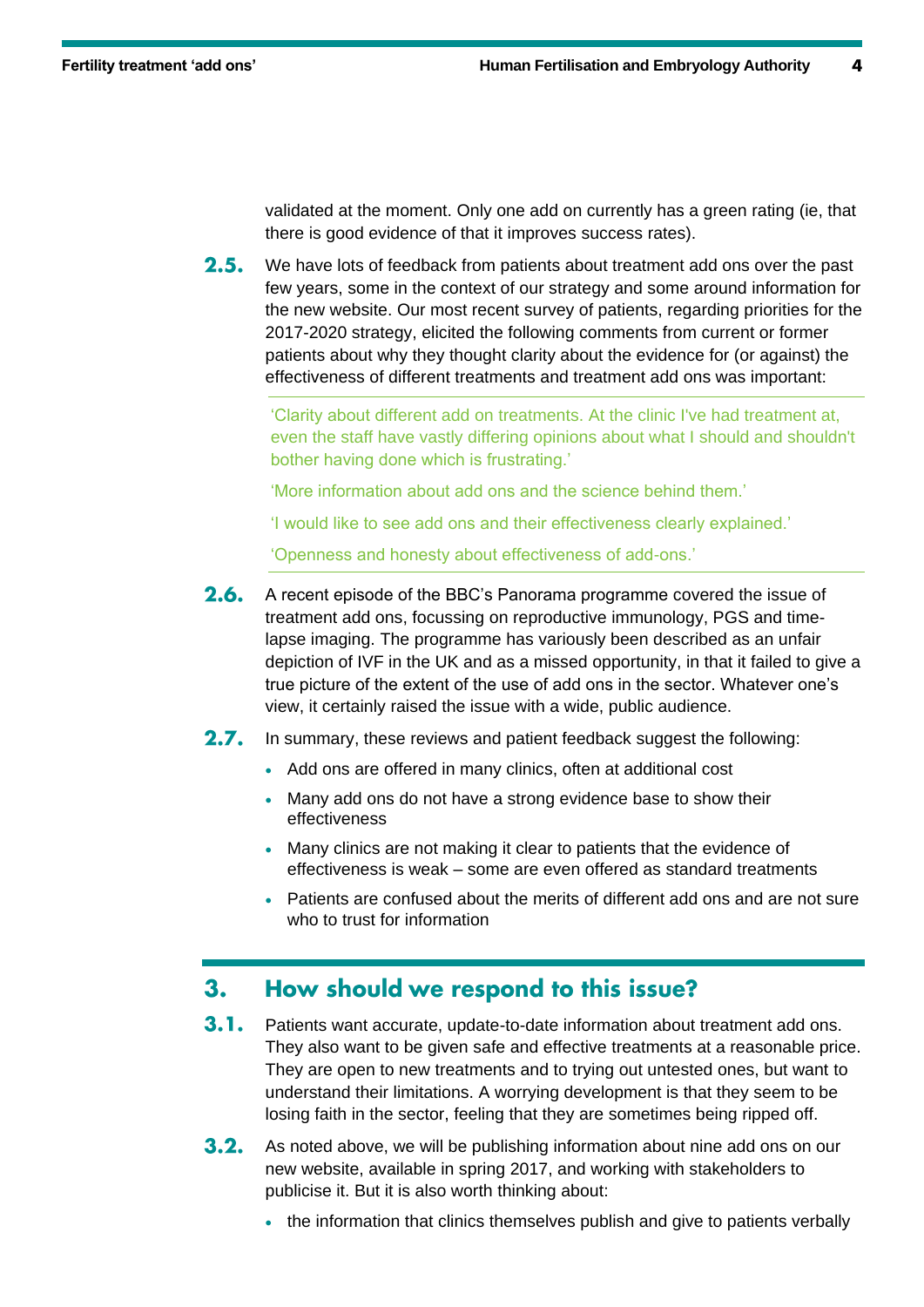• how the add ons are offered to patients and charged for.

# **Information published by clinics**

- $3.3.$ We publish guidance in the Code of Practice around information to be given to patients before they consent to treatment:
	- **4.2** Before treatment is offered, the centre should give the woman seeking treatment and her partner, if applicable, information about…

(e) the likely outcomes of the proposed treatment (data provided should include the centre's most recent live birth rate and clinical pregnancy rate per treatment cycle, verified by the HFEA, and the national live birth rate and clinical pregnancy rate per treatment cycle)

(f) the nature and potential risks of the treatment, including the risk of children conceived having developmental and birth defects

(g) the possible side effects and risks to the woman being treated and any resulting child, including ovarian hyperstimulation syndrome (OHSS).

- $3.4.$ We also expect clinics to give each patient a costed, personalised treatment plan. Finally, we give guidance about the responsible use of websites. See annex B for full guidance in these areas.
- $3.5.$ The information guidance is focussed primarily on licensed fertility treatments, rather than add ons, and the websites guidance is aimed more at how birth statistics are presented. So, it may be worth reviewing our information requirements of clinics, to make sure that they are relevant to treatment add ons. As part of that work, we could look at best practice in publishing information about untested treatments, including advice from the Advertising Standards Authority.

## **How services are offered to patients**

- $3.6.$ Ensuring that patients have access to good information about add ons – both from us and from clinics - will be an important step in addressing the inadequacies in the way in which many of them are offered. It will make patients feel more confident about discussing add ons with their clinic and more discerning about whether to opt for them. However, information alone may not be enough in itself to effect more radical change. A more complex question is what we might we do as the regulator to improve the way that add ons are offered to patients in the clinic. And how might we approach add ons over which we have limited regulatory powers, such as surgical and drug therapies?
- $3.7.$ Some questions that arise:
	- **Are there any add ons that clinics should not be offering at all, either because they are unsafe or demonstrably ineffective?**
	- **If an add on is new, how should they be introduced into clinical practice: should we expect to see laboratory research and/or a clinical trial first?**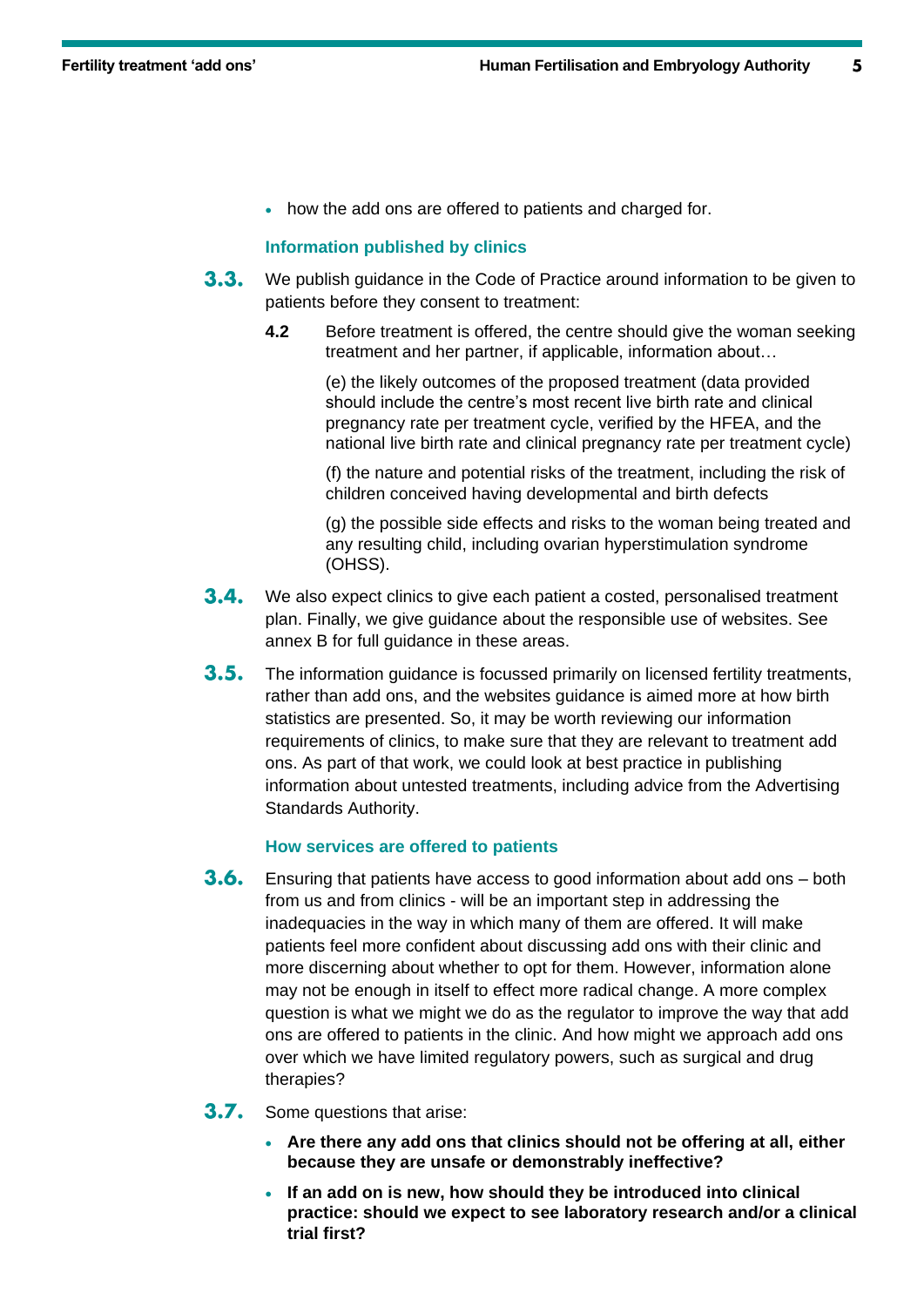- **Where there is limited evidence of effectiveness, should clinics charge extra for add ons or provide it free of charge?**
- $3.8.$ These are not questions necessarily to be answered today. Rather, they are suggested as discussion points for the Authority and, perhaps, the basis of a discussion with professionals and patients about what constitutes responsible use of add ons in the clinic. One strand of work might be to develop a consensus about responsible innovation in fertility treatment that we could agree with stakeholders and encourage clinics to sign up to. Our success with changing professional and patient attitudes towards single embryo transfer suggests that we could make some mileage through this style of collaborative working, coupled with an effective public education campaign.
- $3.9.$ As we have found with the One at a Time campaign, such cultural change can be a very powerful tool for bring about the improvement we want to see. Such an approach may not bring all clinics on board, but it will increasingly isolate those who do not embrace the campaign's messages. We could, whilst we are testing the effectiveness of the campaign approach, explore the extent of our regulatory powers, particularly around laboratory equipment standards, clinical trials and advertising claims.

#### 4. **Summary and next steps**

- $4.1.$ Treatment add ons is not a straight forward issue. We do not want to create a situation in which innovation in fertility treatment is stifled. There may well be a place for treatment add ons in the clinic. However, we want patients to have access to good quality, reasonably-priced treatments which maximise their chance of a pregnancy and birth. There is an important role for us to play in achieving that goal.
- $4.2.$ Besides offering good information and advice to patients - and encouraging clinics to do the same – we may also have a role to play in increasing the amount of research taking place around different add ons. This might be through analysis of our data or perhaps through encouraging clinics to carry out studies and publish their findings – all carried out through collaboration with scientific and clinical professional bodies, patient organisations and perhaps scientific publications.
- $4.3.$ During 2017-18, we might want to:
	- Launch the new patient information, backed up by an awareness campaign
	- Continue to monitor the scientific literature and listen to patient feedback
	- Work with professional societies, patient groups and interested clinics to develop a consensus around what responsible innovation looks like, potentially kicked off with a workshop at the annual conference in March
	- Extend the public awareness campaign to promote responsible innovation, encouraging clinics to sign up to the consensus statement and to offer add ons in that way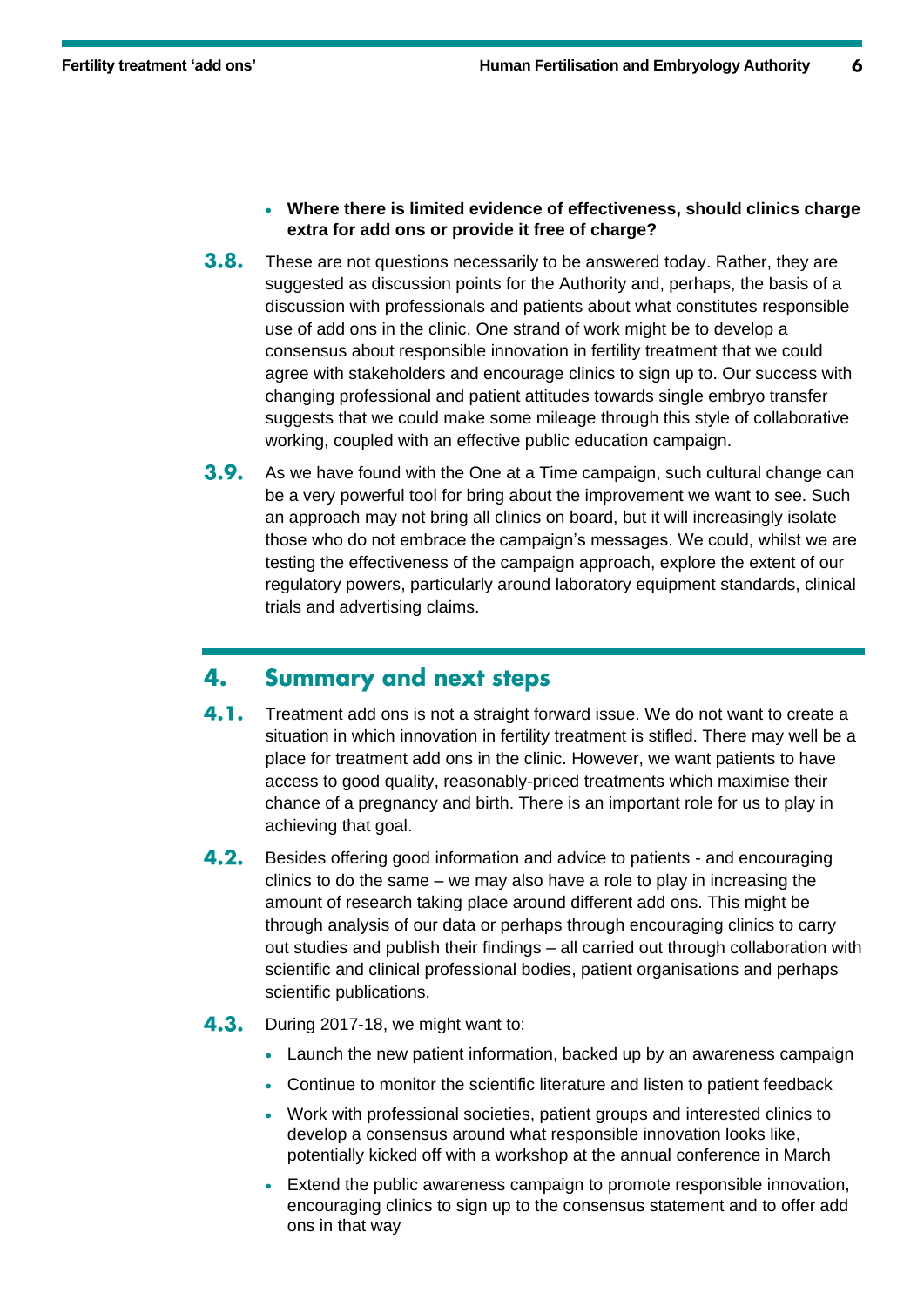- Explore how we could encourage and perhaps facilitate research which adds to the evidence base for each treatment add on (and future ones).
- 4.4. Beyond 2017/18, we might want to:
	- Monitor the impact of this effort, explore other regulatory levers and consider introducing further requirements if progress is slow.
- $4.5.$ Members are asked to discuss the questions in section 3.7 above and consider the proposed next steps.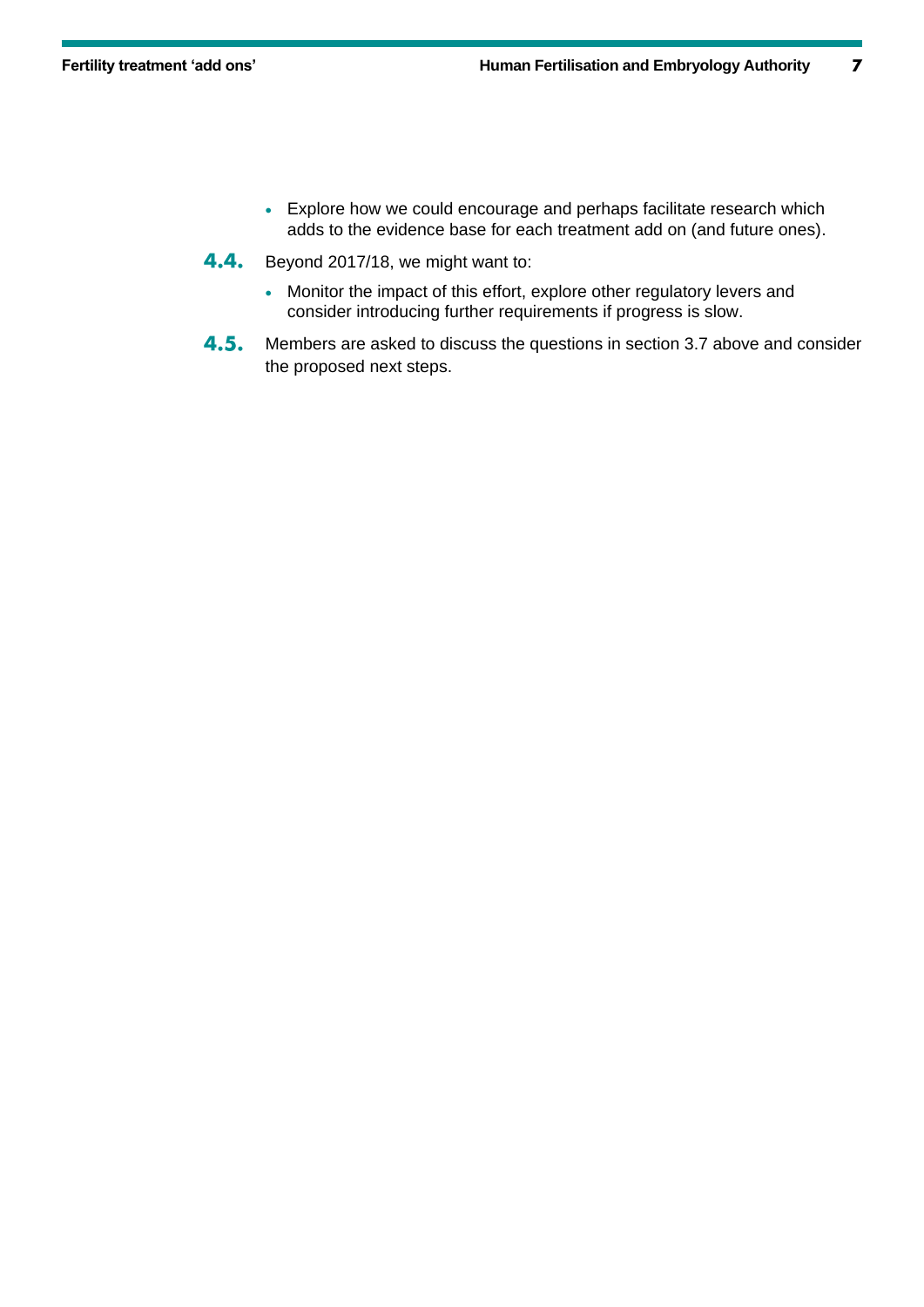# Annex A: Add ons, their efficacy and their cost

| Category                    | Add on                                      | <b>Description</b>                                                                                                                                                                                                                                                | <b>Average price</b> |
|-----------------------------|---------------------------------------------|-------------------------------------------------------------------------------------------------------------------------------------------------------------------------------------------------------------------------------------------------------------------|----------------------|
| Surgical<br>procedures      | Endometrial<br>scratching                   | Carried out before IVF, endometrial scratching is<br>intended to correct problems with the womb lining. The<br>lining of the womb is 'scratched' using a small sterile<br>plastic tube.                                                                           | £210                 |
|                             |                                             | The theory is that this procedure triggers the body to<br>repair the site of the scratch, releasing chemicals and<br>hormones that make the womb lining more receptive to<br>an embryo implanting.                                                                |                      |
|                             |                                             | Early results suggest that endometrial scratching could<br>increase pregnancy rates, although stronger evidence is<br>needed to prove this.                                                                                                                       |                      |
| Drug therapies              | Reproductive<br>immunology                  | Reproductive immunology is a field of study that looks at<br>how a woman's immune system reacts when she<br>becomes pregnant.                                                                                                                                     | £671                 |
|                             |                                             | Some scientists believe that in some cases of<br>miscarriage or infertility, the mother's immune system<br>may fail to accept the embryo, in the same way that the<br>body rejects transplanted cells or organs.                                                  |                      |
|                             |                                             | Drugs regimes include steroids, intravenous<br>immunoglobulin, TNF-a blocking agents and intralipid<br>infusions.                                                                                                                                                 |                      |
|                             |                                             | Not only does reproductive immunology treatments not<br>improve pregnancy rates, there are risks attached to all<br>these treatments, some of which are very serious.                                                                                             |                      |
| Embryological<br>techniques | Egg activation<br>with calcium<br>ionophore | When a sperm meets an egg, it triggers a process called<br>'egg activation' which starts off the process of embryo<br>development, while at the same time allowing only one<br>sperm to fertilise the egg. If the egg doesn't activate,<br>then it won't develop. | Unknown              |
|                             |                                             | Egg activation may be stimulated by chemicals called<br>calcium ionophores. These chemicals can be added to<br>the embryo in the lab.                                                                                                                             |                      |
|                             |                                             | In theory, egg activation using calcium ionophores could<br>cause embryos to have abnormal numbers of<br>chromosomes, which would cause the pregnancy to<br>miscarry. As yet there's not enough evidence to decide<br>whether these risks are a serious concern.  |                      |
|                             |                                             | Given the possible risks, clinics offering this treatment<br>are expected to do so only in selected patients who have<br>had failed fertilisation and to justify their reasons for<br>doing so.                                                                   |                      |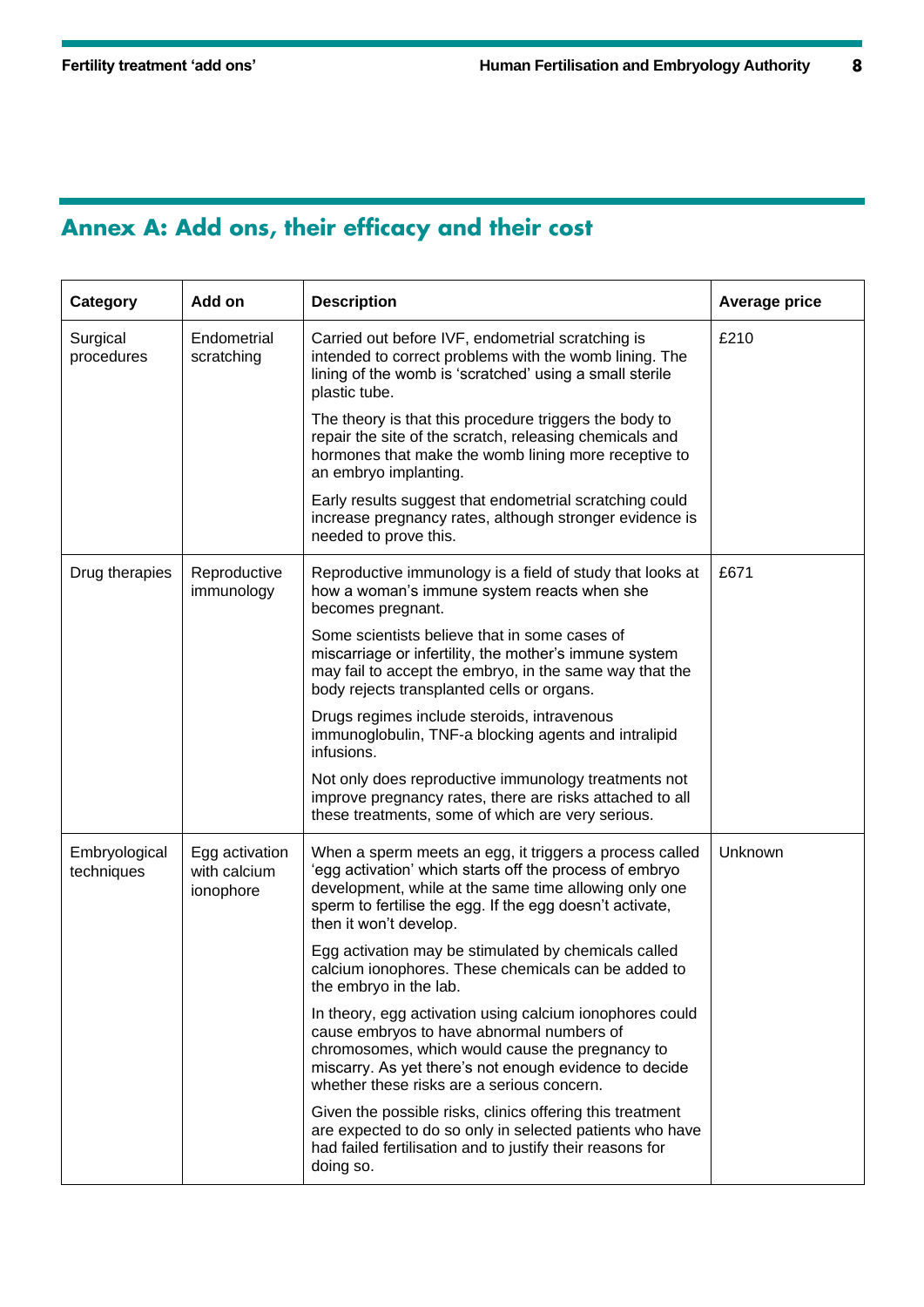| Intrauterine<br>culture | During a conventional IVF cycle, eggs are fertilised and<br>allowed to develop in a special culture fluid inside an<br>incubator. Intrauterine culture differs in that it allows the<br>early stages of embryo development to take place within<br>the patient's womb. The eggs are fertilised and placed in<br>an intrauterine culture device, which is inserted into the<br>woman's womb. | Included in cost of<br>IVF cycle - under<br>clinical trial |
|-------------------------|---------------------------------------------------------------------------------------------------------------------------------------------------------------------------------------------------------------------------------------------------------------------------------------------------------------------------------------------------------------------------------------------|------------------------------------------------------------|
|                         | The device stays in place for several hours during the<br>initial stages of embryo development. When the device<br>is removed, the embryos are put in an incubator until<br>they are ready to be transferred back to the womb or<br>frozen for use in future treatment.                                                                                                                     |                                                            |
|                         | There's currently not enough evidence to show that<br>intrauterine culture improves birth rates and is safe.                                                                                                                                                                                                                                                                                |                                                            |
| Embryo glue             | Embryo glue contains a natural substance called<br>hyaluronan, which may improve the chance of the<br>embryo implanting in the womb. It is added to the<br>solution in the dish in which the embryos are kept before<br>being transferred to the woman.                                                                                                                                     | £171                                                       |
|                         | Embryo glue has been shown to increase pregnancy<br>and births rates by 10%.                                                                                                                                                                                                                                                                                                                |                                                            |
| Elective<br>freeze-all  | Elective freeze all cycles involve creating embryos using<br>IVF and then freezing all of them so no embryos are<br>transferred in the 'fresh' cycle. The embryos are thawed<br>a few months later and transferred to the woman's<br>womb as part of a frozen embryo transfer (FET) cycle.                                                                                                  | Included in cost of<br>IVF cycle - under<br>clinical trial |
|                         | There is some evidence that the body's hormonal<br>response to fertility drugs can affect the lining of the<br>womb, which makes it more difficult for the embryos to<br>implant. Freezing the embryos means they can be<br>transferred back into the woman when the womb lining<br>is well developed.                                                                                      |                                                            |
|                         | It's also thought by having all their embryos frozen,<br>women are at lower risk of suffering from ovarian<br>hyperstimulation syndrome (OHSS), an overreaction to<br>fertility drugs. This is because OHSS is more common<br>and more severe when it occurs during a pregnancy.<br>There is a clinical trial underway to determine whether it<br>is safer and more effective.              |                                                            |
| Assisted<br>hatching    | The egg and early embryo are surrounded by a thick<br>layer of special proteins called the zona pellucida.<br>Before an embryo can implant in the womb it has to<br>break out or 'hatch' from its zona pellucida.                                                                                                                                                                           | £369                                                       |
|                         | Some people think that assisted hatching - using acid,<br>lasers or other tools to thin or make a hole in the zona<br>pellucida - helps the embryo to hatch.                                                                                                                                                                                                                                |                                                            |
|                         | The NICE Fertility guideline says that assisted hatching<br>has not been shown to improve pregnancy rates.                                                                                                                                                                                                                                                                                  |                                                            |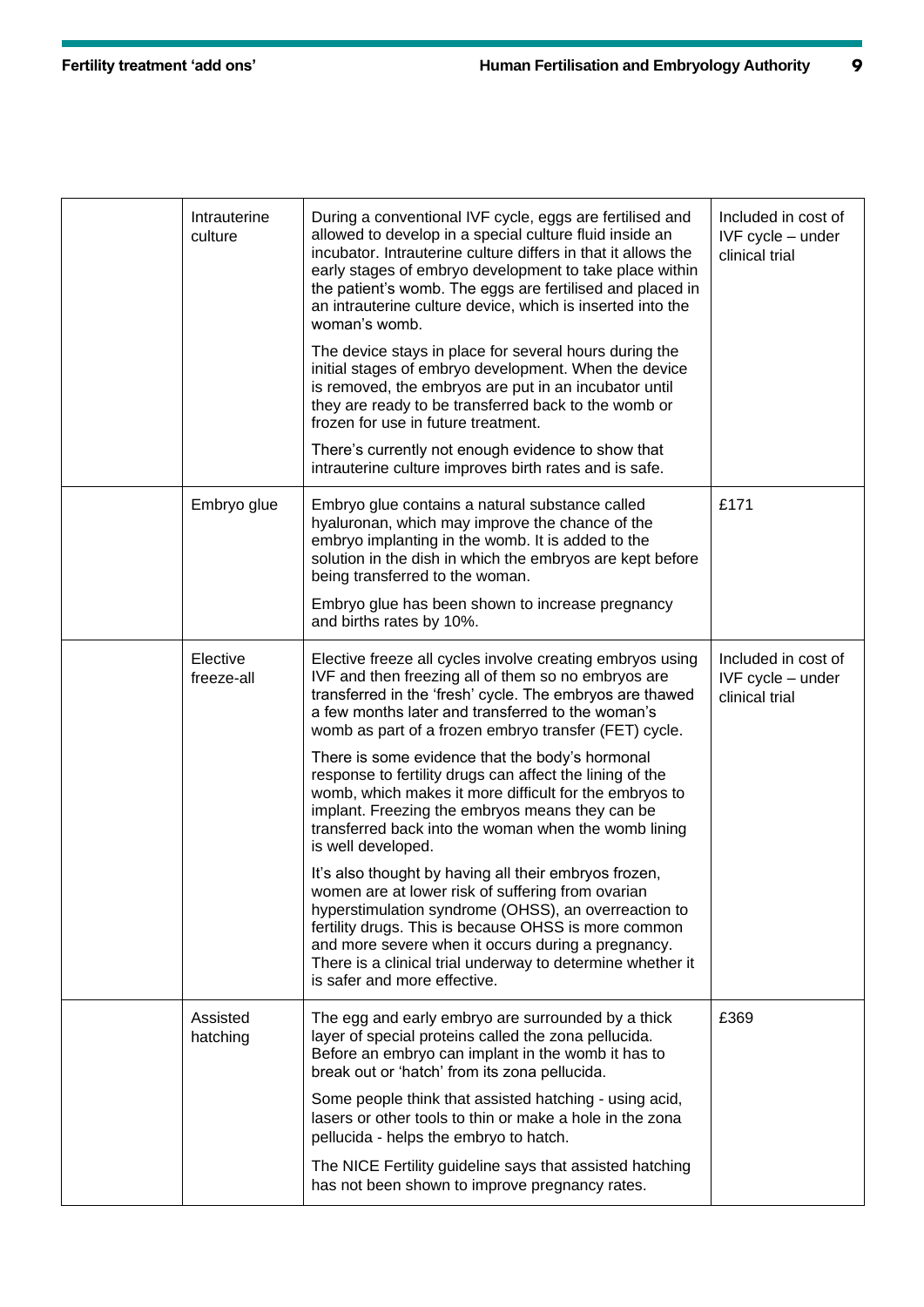|                         | <b>PGS</b>            | PGS involves checking embryos for abnormalities in the<br>number of chromosomes. Embryologists remove a cell,<br>or if at a later stage, several cells, from the embryo,<br>which is then tested for any chromosomal abnormalities.                                                                                                                               | £2620 |
|-------------------------|-----------------------|-------------------------------------------------------------------------------------------------------------------------------------------------------------------------------------------------------------------------------------------------------------------------------------------------------------------------------------------------------------------|-------|
|                         |                       | There is no evidence to show that this type of PGS is<br>beneficial for women over 37, couples who had had<br>several miscarriages or failed IVF cycles, people with a<br>family history of chromosome problems, and men whose<br>sperm may carry abnormal chromosomes.                                                                                           |       |
|                         |                       | Three small studies have now shown that PGS carried<br>out at a later stage, the blastocyst embryo on day 5 or 6,<br>might improve success rates in younger patients who<br>are typically under 37 with no history of miscarriage or<br>failed IVF cycles. However, more evidence is needed to<br>confirm these findings.                                         |       |
| Laboratory<br>equipment | Time lapse<br>imaging | Time-lapse imaging allows the embryologist to take<br>thousands of images of the embryos as they grow<br>without disturbing them. Not only does this mean the<br>embryos do not have to be removed from the incubator,<br>it also allows the embryologist to get a continuous view<br>of each embryo as it develops, rather than just viewing<br>them once a day. | £672  |
|                         |                       | The embryologist can then choose a specific embryo for<br>implantation based on criteria such as rate of<br>development and the number and appearance of cells.<br>Indeed, being undisturbed while they grow may improve<br>the quality of the embryos.                                                                                                           |       |
|                         |                       | There have been various studies to try and see if time-<br>lapse imaging can improve birth rates. Initial research<br>has shown some promise, but it's still very early days.                                                                                                                                                                                     |       |